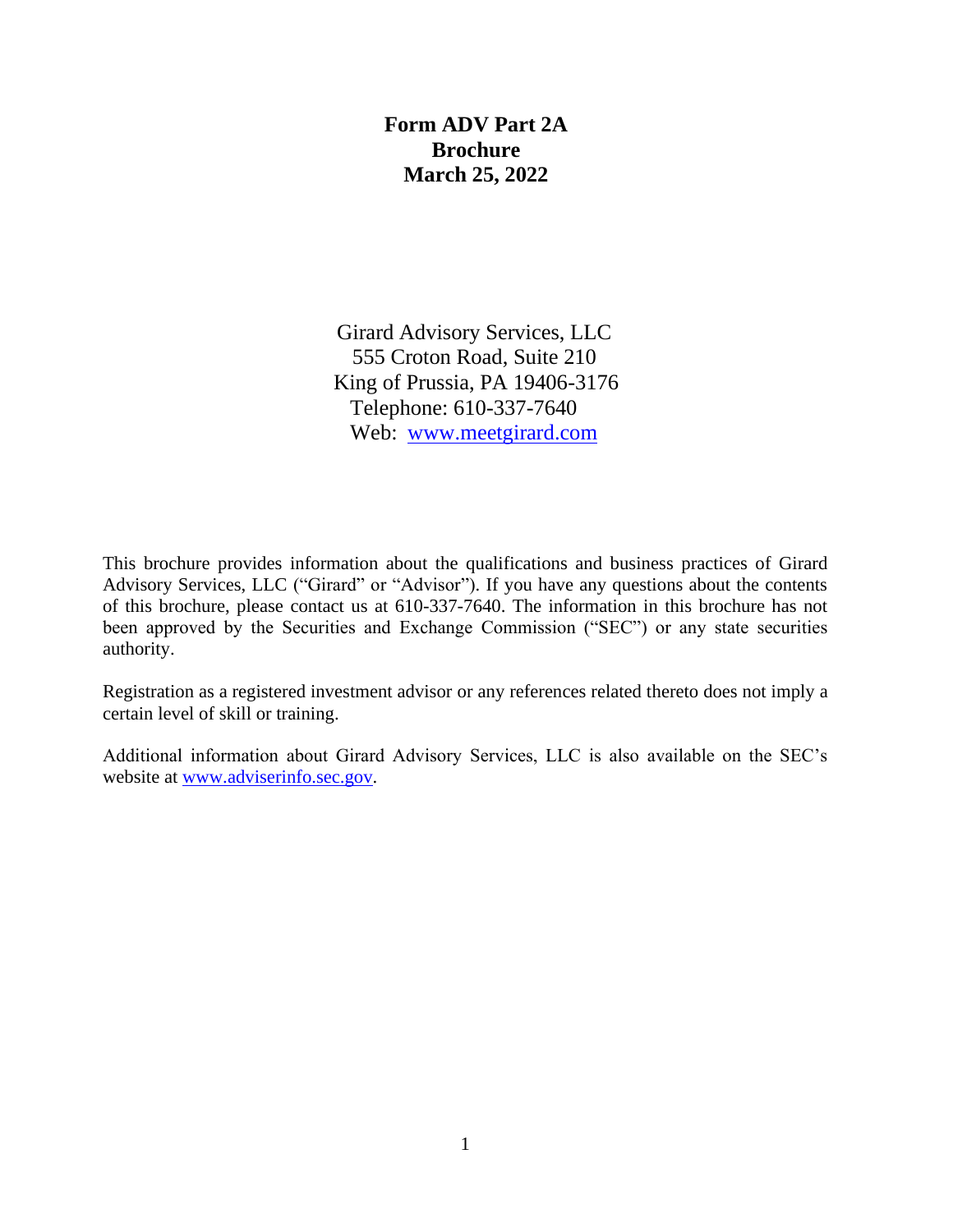# **MATERIAL CHANGES:**

This brochure represents a narrative style required by the Securities and Exchange Commission as mandated by Release No. IA-3060.

This brochure has been updated to reflect the following:

- 1. Girard has added Charles Schwab & Co., Inc. as a referral program sponsor and updated corresponding disclosures relating to this arrangement in the Client Referral and Other Compensation Section of this brochure.
- 2. Girard has removed language in the Brokerage Practices Section of this brochure related to Additional Services provided by TD Ameritrade that is no longer applicable.

There have been no other material changes made to this brochure since the last update on March 30, 2021.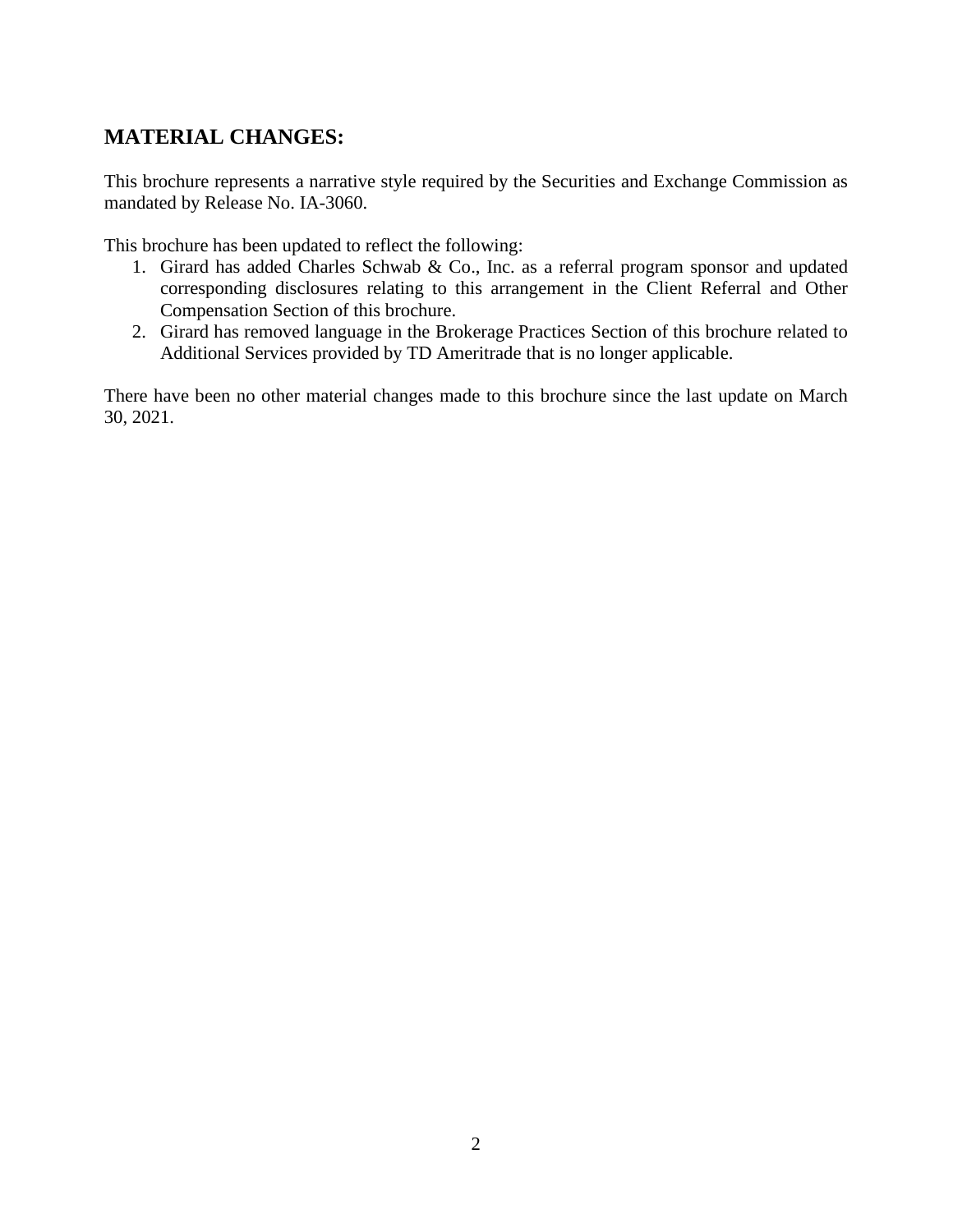# **TABLE OF CONTENTS**

| Disciplinary Information.                                                                |  |
|------------------------------------------------------------------------------------------|--|
|                                                                                          |  |
| Code of Ethics, Participation or Interest in Client Transactions and Personal Trading  8 |  |
|                                                                                          |  |
|                                                                                          |  |
|                                                                                          |  |
|                                                                                          |  |
|                                                                                          |  |
|                                                                                          |  |
|                                                                                          |  |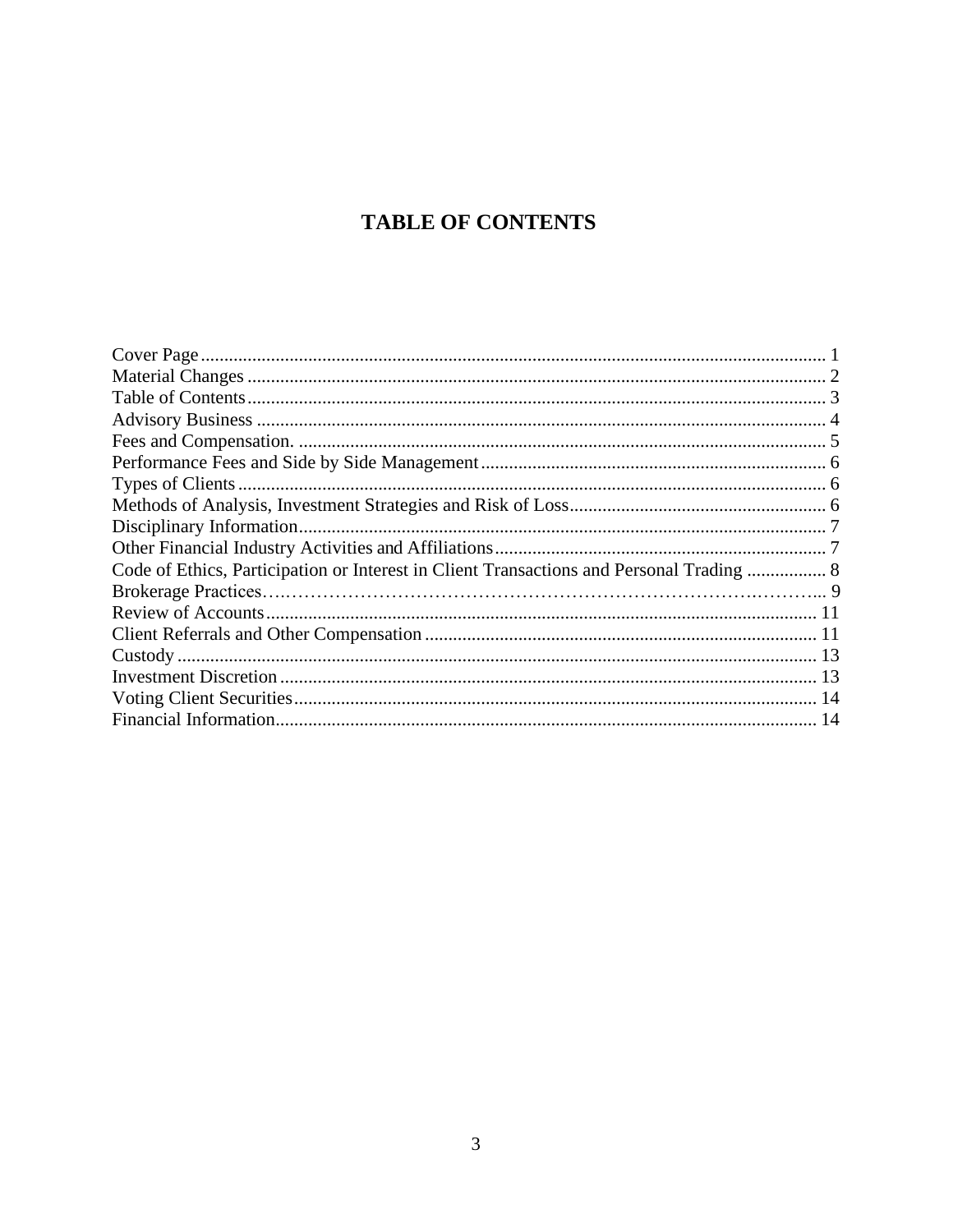#### **ADVISORY BUSINESS**

Girard Advisory Services, LLC ("Girard" or "Advisor') was founded as an Investment Advisor Firm in 1998 under the name Girard Partners, Ltd. In 2014, Girard's owner became Univest Bank and Trust Co. which is a wholly owned subsidiary of Univest Financial Corporation, a public reporting company listed on NASDAQ as UVSP. Beginning in 2019, the Advisor changed its name from Girard Partners, Ltd. to Girard Advisory Services, LLC and its statutory entity structure to a limited liability company.

Girard is a fee only registered investment advisor that specializes in providing wealth management solutions such as investment management, financial and retirement planning and related consultations to individuals, trusts, estates, charitable organizations and business entities.

When providing advisory services to a client, the Advisor will meet with a client or prospective client and review various aspects of their financial situation including, but not limited to, their stated financial needs, objectives and goals, risk tolerance, time horizon, income needs, existing investments and resources and any related constraints. The Advisor will then use this information to make recommendations to the client and create and manage a portfolio designed to each client's individual circumstances.

The Advisor utilizes an array of domestic and international equities, taxable and non-taxable fixed income investments, cash and cash equivalents in its portfolio construction. The Advisor often implements its strategy by investing client assets in and among mutual funds, exchange traded funds, dividend producing stocks and/or independent advisors (see additional details below). The Advisor emphasizes asset allocation when creating investment strategies and portfolio construction. Portfolio weighting between various investment types and different market sectors will be determined by each client's individual needs, investment objectives and goals. Clients may impose certain reasonable restrictions, in writing, on investments based on specific investment or social concerns.

Advisor offers an investment management solution designed to provide a customized asset allocation, investment management, and portfolio rebalancing platform utilizing mutual funds and exchange traded funds to clients who may not otherwise meet the required minimum account size of a traditional wealth management client of the Advisor.

Girard may allocate a portion of a client's investment assets to unaffiliated independent investment advisors and/or sub-advisors ("Independent Advisor") in accordance with the client's designated investment objective(s). In such situations, the Independent Advisor will have day-today responsibility for the active discretionary management of the allocated assets. Girard will continue to render investment supervisory services to the client relative to the ongoing monitoring and review of account performance, asset allocation, and client investment objectives. Girard will generally consider the following factors when determining whether to allocate funds to an Independent Advisor: The Independent Advisor's management style, performance, reputation, financial strength, reporting, pricing, and research. Girard will also consider the client's investment objective and portfolio construction and how the services of the Independent Advisor will complement the client's portfolio. The fees charged by an Independent Advisor are exclusive of, and in addition to, Girard's ongoing investment advisory fee. The client will be provided a copy of the Independent Advisor's Disclosure Brochure as required and may be subject to the terms and conditions of a separate agreement between the client and the Independent Advisor if required by the Independent Advisor.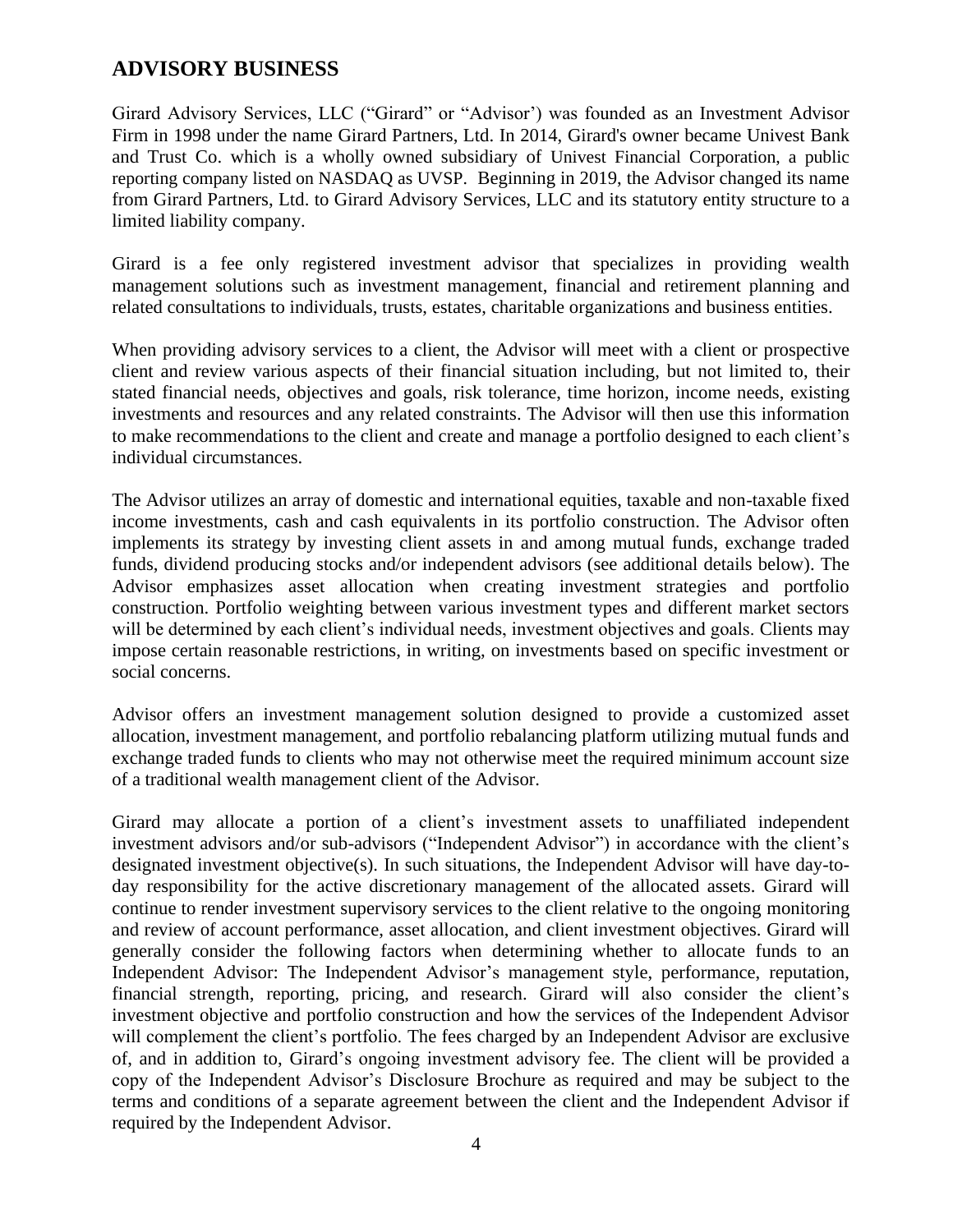The Advisor also utilizes the skills and experience of its staff to offer consultation to clients regarding topics such as retirement planning, estate planning, insurance planning and tax planning. In providing these services, Girard does not act in the capacity of a law firm or accounting firm, and no portion of its services should be construed as legal or accounting services. As such, Girard does not prepare estate planning documents or tax returns. To the extent requested by a client, Girard may recommend the services of other professionals for implementation purposes (i.e. attorneys, accountants, insurance agents, etc.), including representatives of Girard in their separate registered/licensed capacities as registered representatives of Girard Investment Services, LLC ("GIS"), a FINRA member broker-dealer and affiliated firm, as well as licensed insurance agents as discussed in the section "Other Financial Industry Affiliations and Activities" below. The client is under no obligation to engage the services of any such recommended professional. The client retains absolute discretion over all such implementation decisions and is free to accept or reject any recommendation from the Advisor and/or its representatives.

If the client engages a recommended unaffiliated professional, and a dispute arises relative to that engagement, the client agrees to seek recourse exclusively from and against the unaffiliated professional. At all times, the engaged licensed professional[s] (i.e. attorney, accountant, insurance agent, etc.), and not the Advisor, shall be responsible for the quality and competency of the services provided.

At December 31, 2021, the Advisor had discretionary assets under management of \$1,858,825,247.00; Non-discretionary assets under management of \$556,414,333.00; and total assets under management of \$2,415,239,580.00.

## <span id="page-4-0"></span>**FEES AND COMPENSATION**

Fees for investment management services are generally charged based on a percentage of assets under management. Fees are payable when services are rendered. Fees are calculated based on 1.00% on the first \$2,000,000, 0.75% on the next \$3,000,000 and 0.50% on assets exceeding \$5,000,000. Fees, however, can be negotiated based on special circumstances. For example, fees may differ from those stated herein because of pre-existing or long-standing relationships, anticipated client additions to assets under management, changing market conditions or other reasons.

Fees are billed and collected quarterly, either in advance or in arrears, based on the terms of the written client agreement. Fees are calculated based on the closing market value of the account, including cash and cash equivalents, on the last day of the previous calendar quarter. Fees may be deducted from clients' accounts directly with prior authorization and direction from the client. In the event the advisory agreement is terminated, and the Advisor has received unearned fees, the Advisor will prorate such fees and promptly refund any unearned portion to the Client. The calculation of the Client's final bill is centralized and is part of the account closing process. Clients are provided with quarterly statements reflecting performance, holdings, and the Advisory fee to be deducted.

For client investments in exchange traded funds and mutual funds, clients incur fees and expenses that are charged to shareholders in these investments and are separate from the fees charged by Girard. These expenses are disclosed in the investment's prospectus, and may include, but are not limited to, management fees, administration fees, and transaction charges associated with purchasing and selling securities within the fund. Similarly, if a client's assets are allocated to an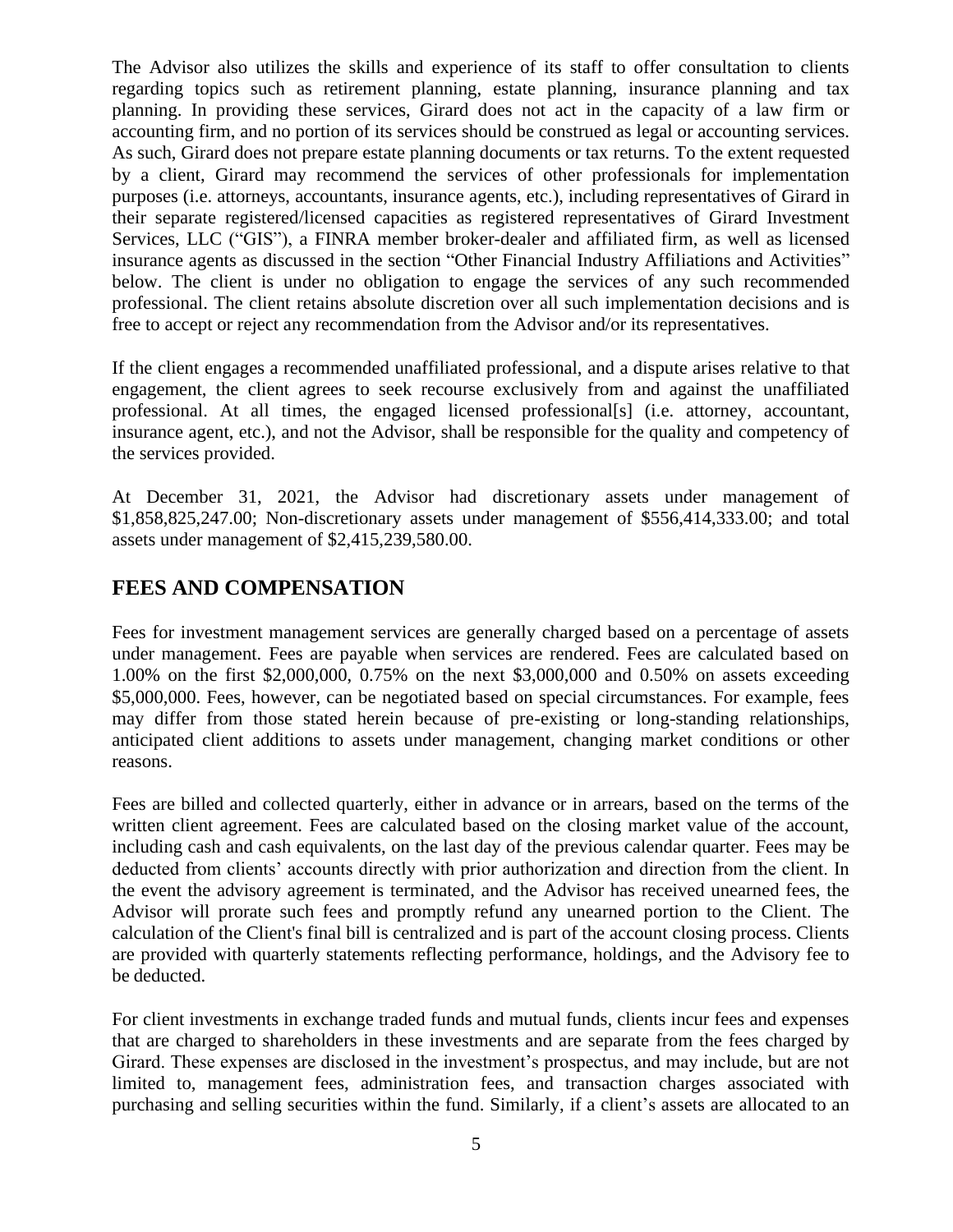Independent Advisor, the client will be charged for advisory fees by the Independent Advisor. These fees are separate from the fees charged by Girard and the Independent Advisor does not share any portion of these fees with Girard.

Custodians also typically charge transaction fees for executing transactions on behalf of a client and charge other additional fees for holding client assets, processing wire requests, etc. Advisor does not share in any portion of the additional brokerage fees/transaction charges or custody fees imposed by the custodian holding the client funds and securities. The client should review all fees charged by Advisor and others to fully understand the total amount of fees to be paid by the client.

Advisory services can be terminated by either party (Advisor or Client) by giving thirty days (30) prior written notice at any time during the Advisory agreement. Any such notices shall not affect any obligation incurred prior to the termination. Likewise, in the event that it is determined that a client paid fees in advance, Girard will pro-rate any such fees and promptly refund any unearned fees as of the date of termination.

#### <span id="page-5-1"></span>**PERFORMANCE FEES AND SIDE BY SIDE MANAGEMENT**

Advisor does not presently charge performance fees for investment management.

## <span id="page-5-0"></span>**TYPES OF CLIENTS**

Girard Advisory Services, LLC provides investment advice to individuals, pension and profit sharing plans, trusts, estates, charitable organizations and business entities. The Company currently has a minimum investment requirement of \$350,000 for wealth management clients but may waive this based on circumstances such as planned additions or if services are provided through Advisor's mutual fund and/or exchanged traded fund only investment management solution. The minimum account size for this solution is \$50,000.

# <span id="page-5-2"></span>**METHODS OF ANALYSIS, INVESTMENT STRATEGIES AND RISK OF LOSS**

Girard Advisory Services' investment philosophy is based on the principals of asset allocation and diversification. The investment philosophy leads to diversification among different asset classes. Investments may include domestic and foreign equities, (exchange listed or over-the-counter), options (covered call writing or purchases only), warrants, commercial paper, certificates of deposit, exchange traded funds, real estate investment trusts, mutual fund shares and a variety of fixed income securities including US Treasuries, agencies, mortgage- backed securities, corporate debt and municipal debt.

Girard utilizes a proprietary research process to select stocks, bonds, exchange traded funds and mutual funds. With respect to equity research, we follow and maintain a list of approximately 100 large cap stocks and base our research on the fundamentals of each company and use our system to ascertain fair value for each holding. Girard also utilizes outside third party research to help with investment analysis. The approved list of securities is maintained by the Investment Committee, which is charged with the function of determining which investments are added and subtracted from the approved list. The Investment Committee reviews the securities on the firm's approved list on a regular basis and is headed by the Chief Investment Officer and typically has between seven to ten members on the committee. Members of the Investment Committee are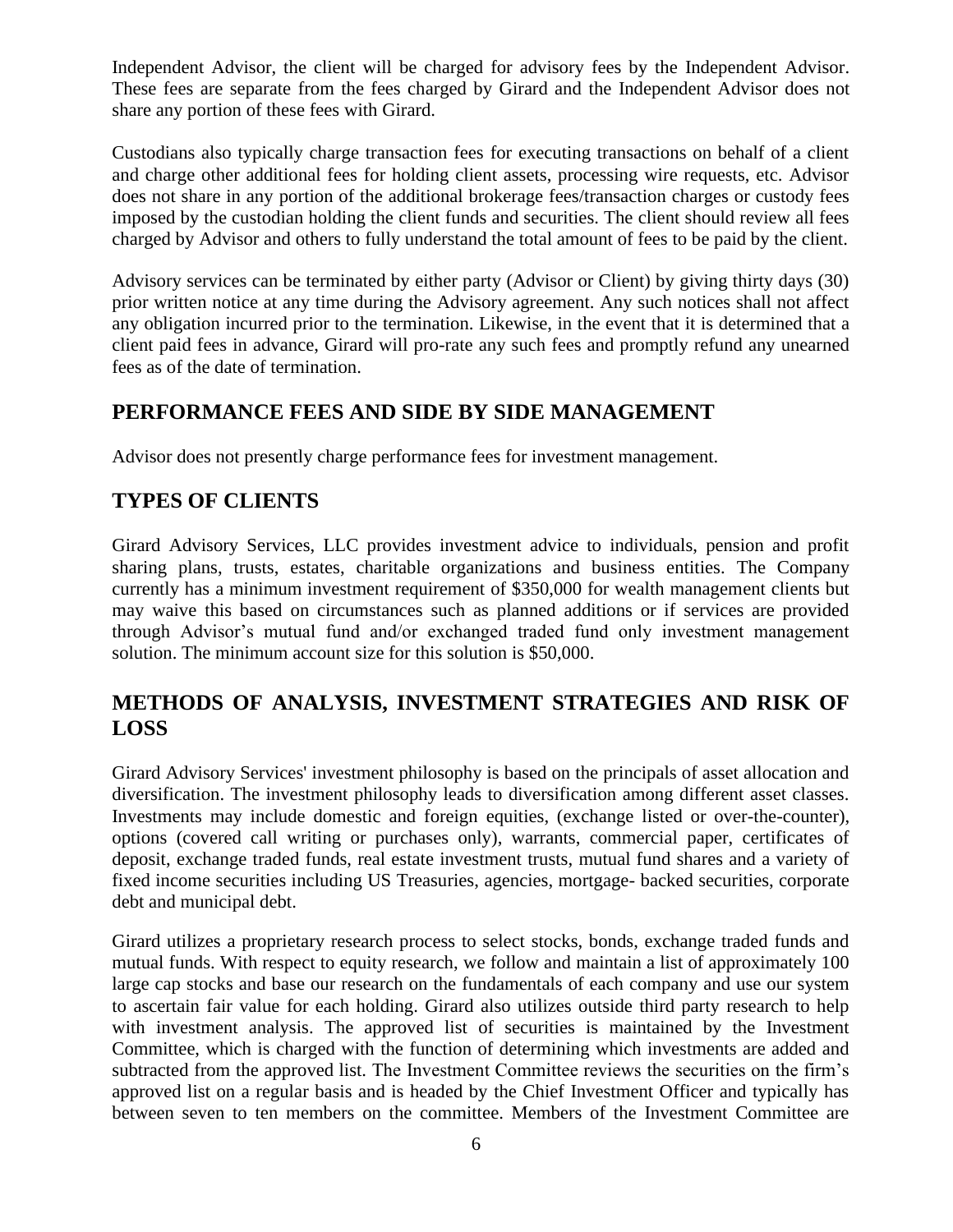entitled to vote on matters requiring Investment Committee approval. Many of the members of the Investment Committee chair the sub committees, which include the Equity Sub Committee, Mutual Fund Sub Committee, Asset Allocation Sub Committee, and Technology Sub Committee. Each Sub Committee Chair, who is also a member of the Investment Committee, provides updates on research occurring in the sub-committee and makes recommendation to the Investment Committee.

There are a number of risks associated with the investment strategies offered by the Advisor. Generally, clients are subject to stock market risk, which is the chance that stock prices overall will decline. Stock markets tend to move in cycles, with periods of rising prices and falling prices. Such risk may vary based on the percentage of stocks owned in a given strategy.

Bonds are subject to interest rate risk, which is the chance that bond prices overall will decline because of rising interest rates. Interest rate risk will vary based on the percentage of bonds owned in a given strategy. In addition, long-term bonds have a higher interest rate risk and are much more sensitive to interest rate changes than are the prices of short-term bonds. Bonds are also subject to credit risk, the chance that a bond issuer will fail to pay interest and principal in a timely manner or, that negative perceptions of the issuer's ability to make such payments will cause the price of that bond to decline. Finally, some bonds may be subject to call risk. This is the chance that in a declining interest rate environment the issuer of a bond will repay or call securities with higher coupons before their maturity dates.

In addition, investments in specific asset classes entail different investment risks. For example, small cap stocks tend to be more volatile than large or mid-cap stocks. International stocks and emerging markets include risks due to currency fluctuations, foreign taxes, political instability and possibility of illiquid markets. Real estate investing includes risks such as declines in the value of real estate, changing economic conditions, and changes in tax laws or property taxes. Commodities' investing is also highly volatile and subject to changing economic conditions and the vagaries of speculators among other risks. Market Neutral and Long/Short strategies entail potential liquidity risks and frequently higher fees.

Advisor utilizes a long-term approach to investing and typically will not attempt to time the markets. Advisor will typically stay committed to its investment allocation and not seek to liquidate a portfolio to avoid market losses. The strategic or tactical asset allocations employed by the Advisor do not assure profit or protect against loss in declining markets.

#### <span id="page-6-0"></span>**DISCIPLINARY INFORMATION**

None of the firm's current officers or other employees have been involved in any legal or disciplinary action with any federal or state statutory or regulatory agency. Likewise, none of the current officers or other employees have ever been the subject of disciplinary action by selfregulatory organizations.

#### <span id="page-6-1"></span>**OTHER FINANCIAL INDUSTRY ACTIVITIES AND AFFILIATIONS**

Some of Girard Advisory Services, LLC investment advisor representatives are also registered representatives of Girard Investment Services, LLC ("GIS")**,** a FINRA registered broker-dealer and licensed insurance agency. GIS is an affiliated entity and a subsidiary of Univest Bank and Trust Co. Clients of Girard Advisory Services, LLC can choose to engage our representatives who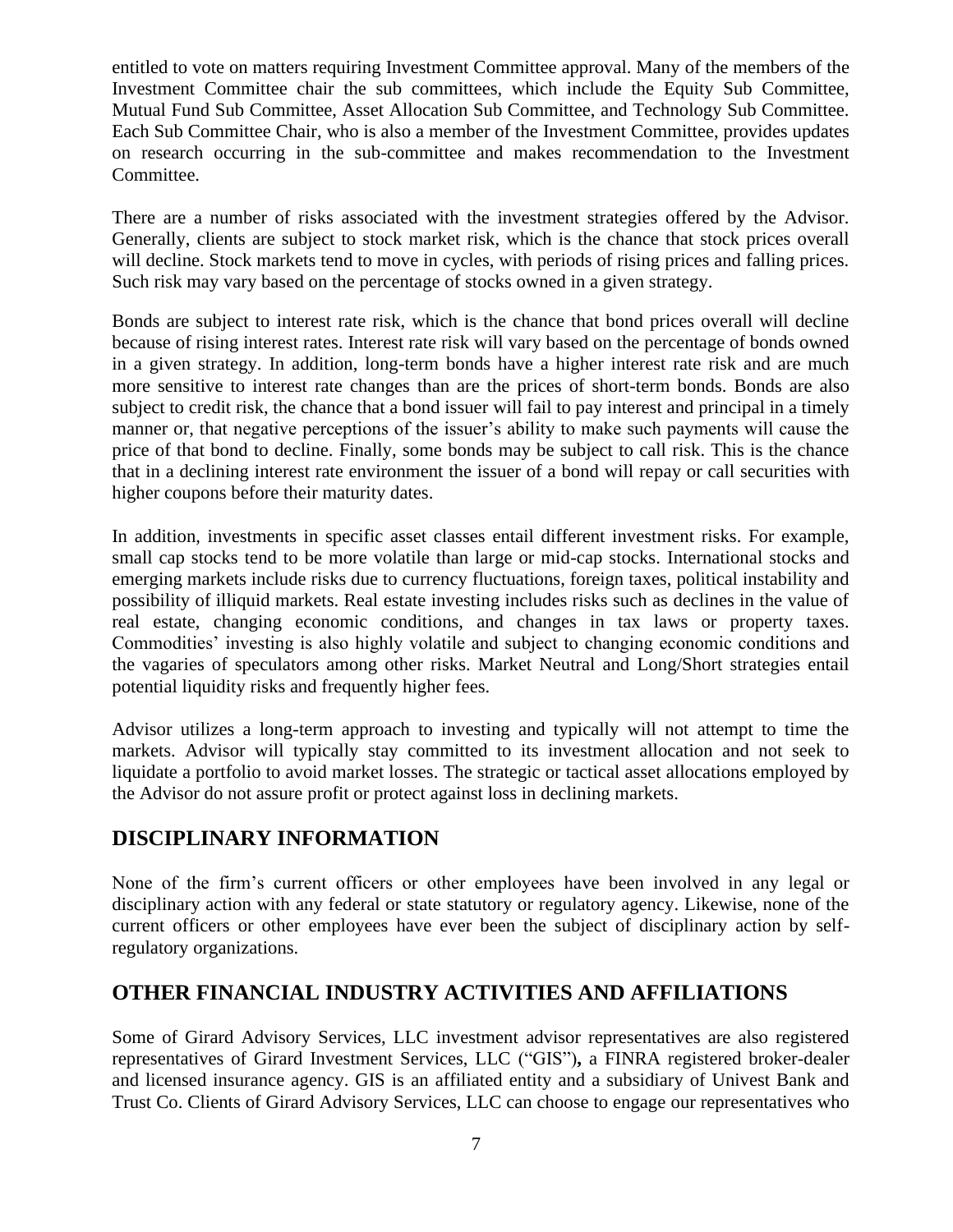are also able to act in the capacity of a registered representative of GIS to effect transactions in securities including, but not limited to mutual funds, exchange traded funds, stocks and bonds on a commission basis.

Some of Girard Advisory Services, LLC investment advisor representatives are also licensed insurance agents who may sell insurance products to our clients through GIS in its capacity as a licensed insurance agency. Clients of Girard Advisory Services, LLC can choose to engage our representatives who are also able to act in the capacity of a licensed insurance agent to purchase insurance products such as life insurance and annuities on a commission basis.

<span id="page-7-0"></span>Commissions received by representatives for selling investments and insurance products through Girard Investment Services, LLC present a conflict of interest for those representatives. The receipt of commissions may provide an incentive for those representatives to recommend products based on the commission to be received over the individual needs of a client. Additionally, the commission(s) received could potentially provide higher compensation to the representative than the fees received for providing similar advisory services on a fee only basis.

No client is under any obligation to purchase products on a commission basis from representatives of the advisor who may be registered in individual capacities to do so through affiliated or unaffiliated entities. Clients are reminded that they may purchase securities and/or insurance products recommended by the Advisor through other, non-affiliated registered representatives of a broker/dealer or non-affiliated insurance agents.

## **CODE OF ETHICS, PARTICIPATION OR INTEREST IN CLIENT TRANSACTIONS AND PERSONAL TRADING**

Advisor's employees may buy or sell for themselves securities that they also recommend to clients, which can create a conflict of interest. Advisor has addressed this potential conflict in its Code of Ethics. The Code of Ethics defines certain policies adopted by the Advisor that relate to personal trading and business practices of employees to ensure that the Advisor resolves any such conflicts and upholds it fiduciary duty to clients and place the interests of clients first. The Code of Ethics requires all employees to report all personal securities transactions in Covered Recommended Securities for themselves, as well as relatives residing with them, to the Advisor as they occur. In addition, the Code also requires each employee to seek pre-approval of personal securities transactions in Covered Recommended Securities, so that Advisor can ensure that the personal securities transactions do not conflict with clients' interests. The Code of Ethics also requires the Compliance Officer or their designee to review all transactions of employees in Covered Securities for compliance with the Code. Further, the Code requires all employees to acknowledge their understanding of the Code and their compliance with its provisions on an annual basis.

A copy of our Code of Ethics is available upon request by contacting us at the telephone number listed on the cover page of this brochure.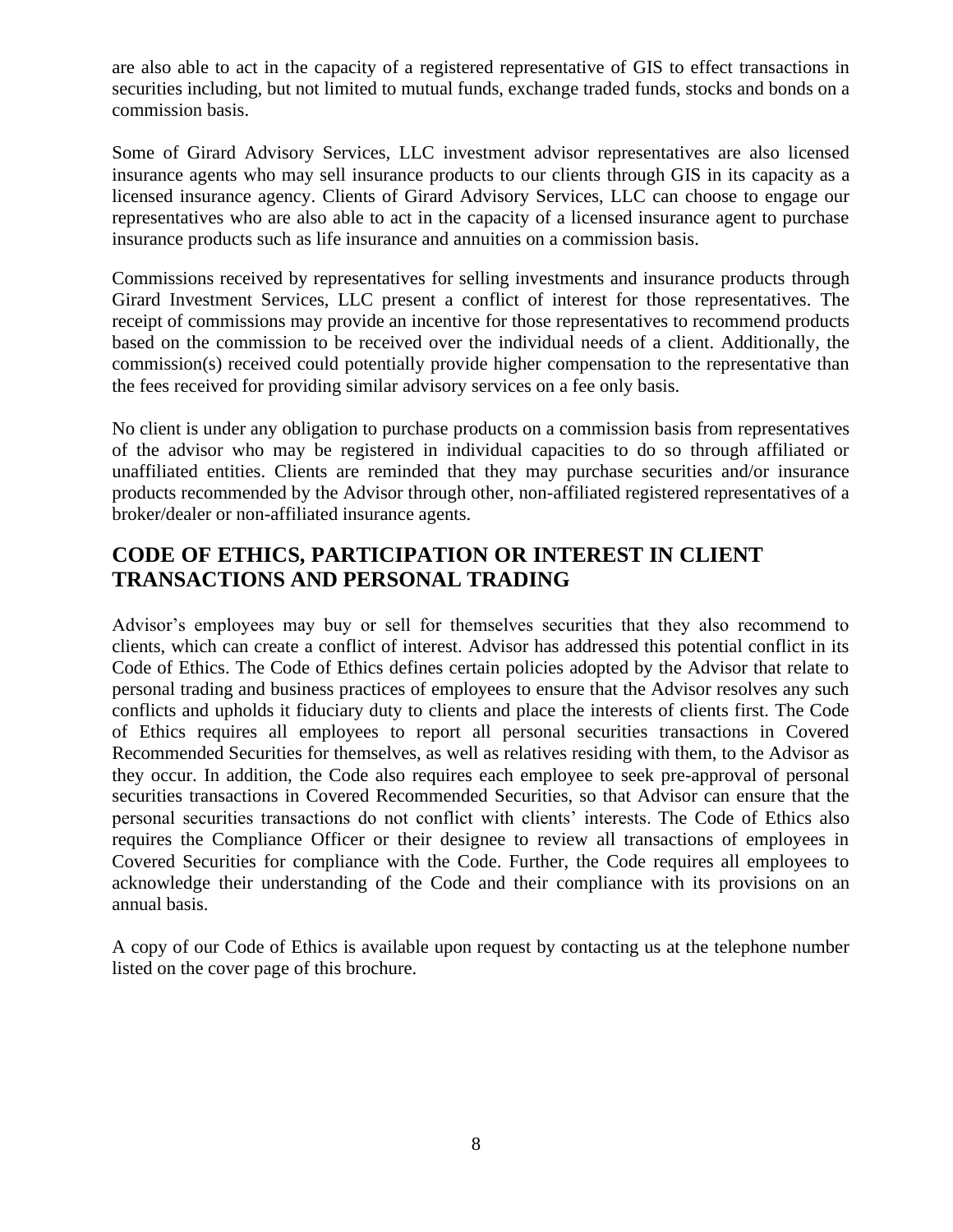#### **BROKERAGE PRACTICES**

The Advisor makes recommendations to clients regarding broker/dealers to be used for transactions and the custody of client assets for which Advisor provides Investment Supervisory Services. Our recommendations are based on the quality of executions of equity securities, the level of customer service and support, the availability of mutual funds on the custodian platform, and pricing to the client. The Advisor considers the reasonableness of the commissions and other charges in light of the services provided. The Advisor monitors brokers for their execution capabilities and the reasonableness of its fees. Advisor currently recommends TD Ameritrade, Inc. ("TD Ameritrade"), a registered broker-dealer, member FINRA/SIPC, and Charles Schwab & Co., Inc. ("Schwab") a registered broker-dealer, member FINRA/SIPC, as custodians. These custodians will hold your assets in a brokerage account and buy and sell securities when the Advisor or you instruct them to. While Advisor recommends that you use TD Ameritrade or Schwab as custodian/broker, you will decide whether to do so and will open your account with one of these custodians by entering into an account agreement directly with them and we will assist you in doing so.

In the event a client were to direct the Advisor to use a different broker/dealer, the Advisor may not be able to negotiate commissions and may not be able to obtain volume discounts or best execution. Under these circumstances, clients who direct Advisor to use a different broker/dealer may be charged different commission rates from those Advisor negotiated with TD Ameritrade and Schwab.

Advisor participates in institutional customer programs offered by TD Ameritrade Institutional ("TDAI"), a division of TD Ameritrade, Inc. and Schwab Advisor Services ("SAA"), a division of Charles Schwab & Co., Inc. TDAI and SAA offer to independent investment advisors services which include custody of securities, trade execution, clearance and settlement of transactions. Advisor receives benefits from TDAI and SAA through its participation in the programs. As disclosed above, Advisor participates in the institutional customer programs and Advisor typically requires and recommends clients to maintain accounts with TD Ameritrade and Schwab for custody and brokerage services. There is no direct link between Advisor's participation in the programs and the investment advice it gives to its clients.

Advisor receives economic benefits through its participation in the TDAI and SAA institutional programs that are typically not available to TD Ameritrade and Schwab retail investors. These benefits include the following products and services provided without cost or at a discount: duplicate client statements and confirmations; research related products and tools; consulting services; access to a trading desk serving Advisor participants; access to block trading (which provides the ability to aggregate securities transactions for execution and then allocate the appropriate shares to client accounts); the ability to have Advisory fees deducted directly from client accounts; access to an electronic communications network for client order entry and account information; access to mutual funds with no transaction fees and to certain institutional money managers; and discounts on compliance, marketing, research, technology, and practice management products or services provided to Advisor by third party vendors.

TD Ameritrade and Schwab may also pay for business consulting and professional services received by Advisor's related persons and may also pay or reimburse expenses (including travel, lodging, meals and entertainment expenses) for Advisor's personnel to attend conferences or meetings relating to their programs or to TD Ameritrade's and Schwab's Advisor custody and brokerage services generally. Some of the products and services made available by TD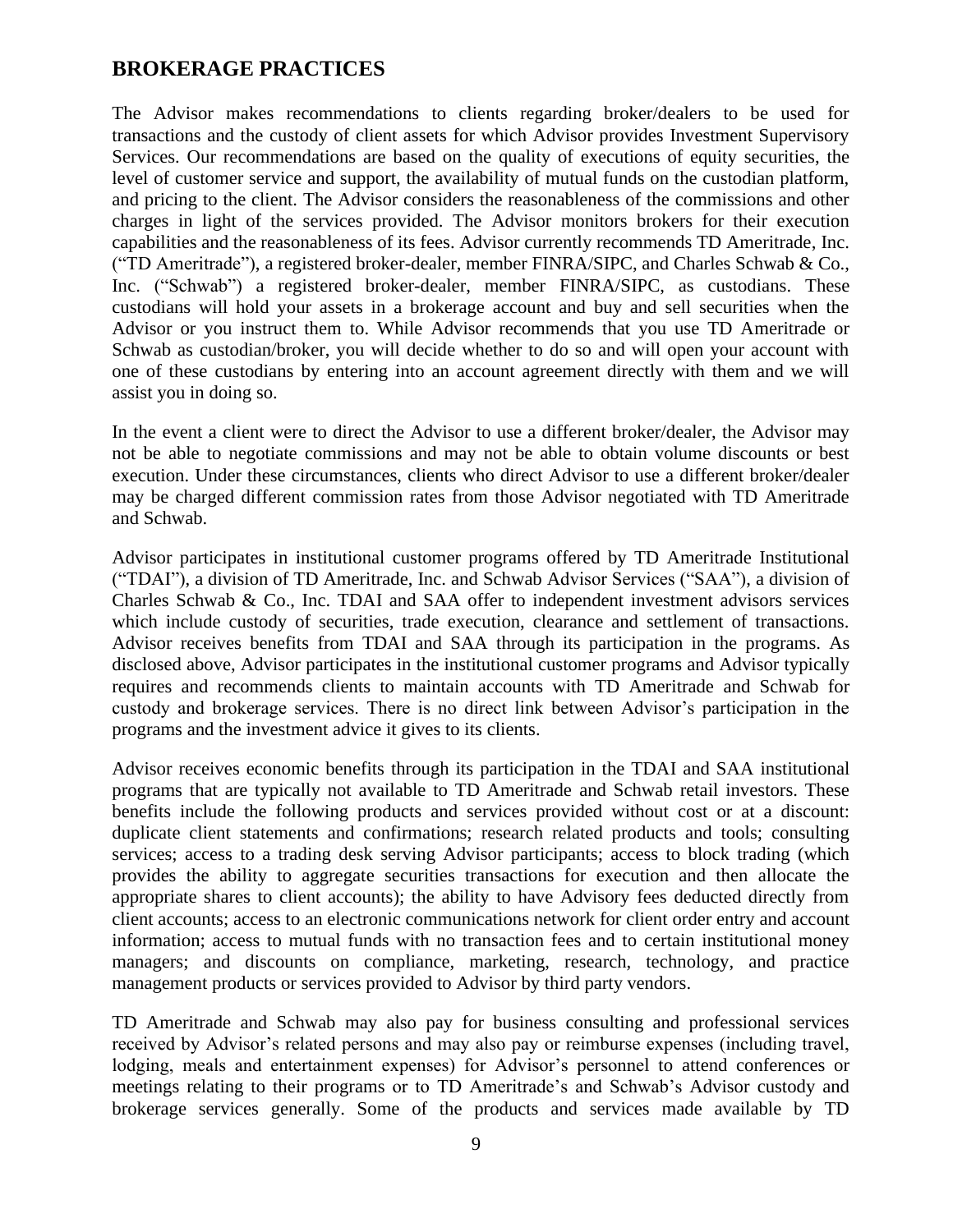Ameritrade and Schwab through their programs may benefit Advisor but may not benefit its client accounts. These products or services may assist Advisor in managing and administering client accounts, including accounts not maintained at TD Ameritrade or Schwab.

Other services made available by TD Ameritrade and Schwab are intended to help Advisor manage and further develop its business enterprise. The benefits received by Advisor (or its personnel) through participation in the programs do not depend on the amount of brokerage transactions directed to TD Ameritrade or Schwab. Clients should be aware, however, that the receipt of economic benefits by Advisor or its related persons in and of itself creates a conflict of interest and may influence Advisor's recommendation of TD Ameritrade and Schwab for custody and brokerage services.

Advisor also receives additional economic benefits from Schwab in the form of payment for eligible third-party vendor services and services provided by Schwab affiliates for Marketing, Technology, Consulting or Research expenses. Schwab has agreed to pay for these eligible products and services provided that the value of our clients' assets in accounts at Schwab reach agreed upon thresholds within a specified timeframe. You do not pay more for assets maintained at Schwab as a result of this arrangement. However, Advisor benefits from the arrangement because the cost of these services would otherwise be borne directly by us. As such, you should consider this conflict of interest when selecting a custodian as the advisor is incentivized to place client assets with Schwab.

In addition, Schwab will assist Advisor's clients by reimbursing any applicable Transfer of Account Exit Fees incurred by clients who transfer their account from a third party to Schwab. Schwab has agreed to pay for these eligible fees within a limited timeframe upon the Advisor entering into its initial agreement with Schwab to offer Schwab's services. Eligible clients do not pay more for assets maintained at Schwab as a result of this arrangement. However, this arrangement removes a potential barrier to transferring a client's account and therefore provides an incentive for the Advisor to move an account to Schwab. As such, you should consider this conflict of interest when selecting a custodian.

Advisor endeavors to avoid trading errors which can occur in the normal course of business. When trading errors do occur, resulting in a loss, Advisor will absorb such loss and will not charge the client account to the extent the trade error was the result of the actions of the advisor and not the client. If a trade error would otherwise result in a gain to Advisor, Advisor does not receive the benefit of the gain; the gain is donated to charity by the custodian.

#### <span id="page-9-0"></span>**REVIEW OF ACCOUNTS**

Client accounts and related portfolios are reviewed periodically, but not less than annually, as agreed upon between a client and their designated investment advisor representative. This review will typically include a review of account activity and performance relative to the established investment policy statement for the account. This is also an opportunity for a client and their advisor to review the client's investment objectives and overall financial profile to determine if there are any changes or updates that need to be made to this information and, as a result, a client's portfolio based on their current situation. As such, it is important that a client keeps Advisor informed of changes in their financial situation or needs as they occur.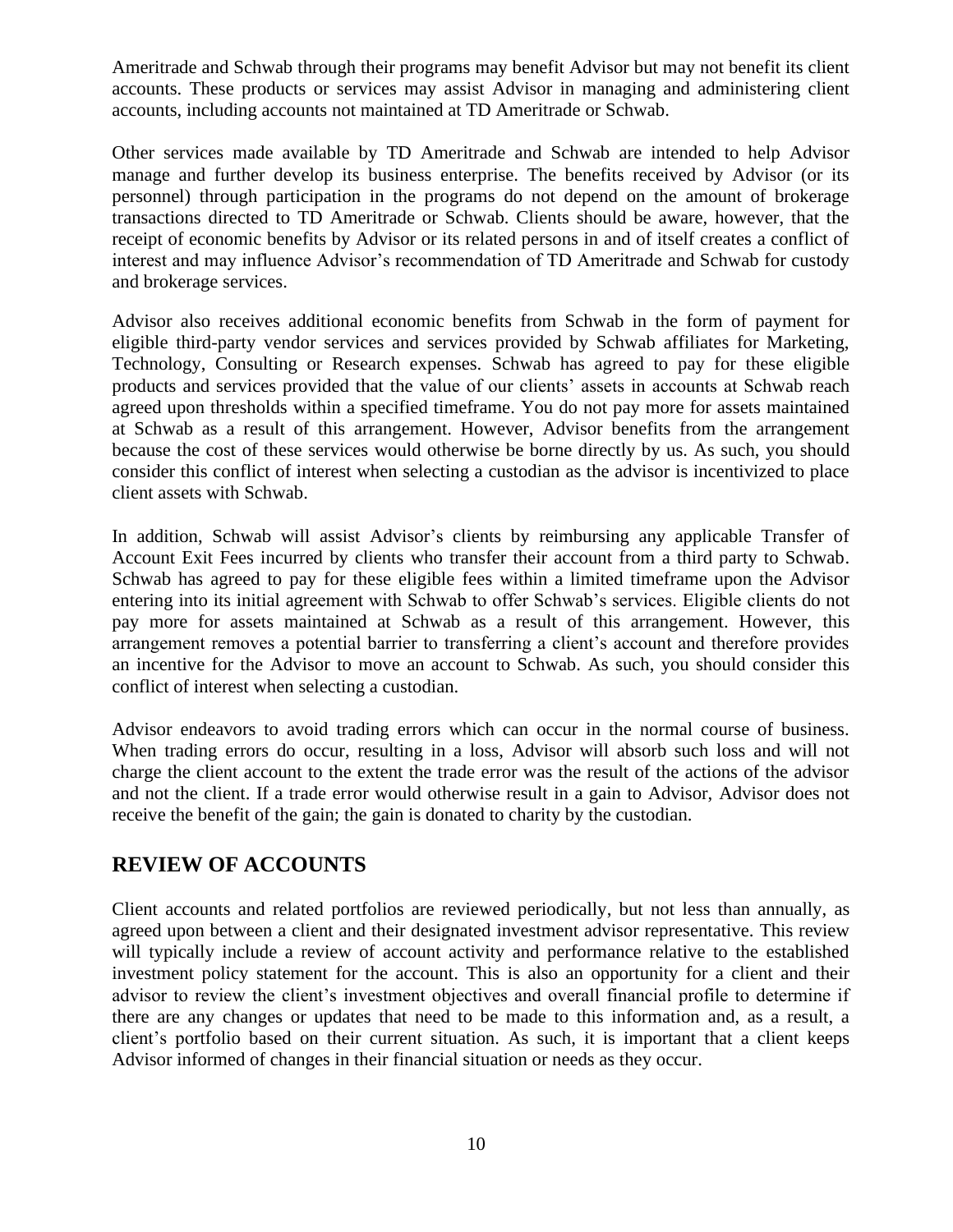Client accounts are also reviewed on a periodic basis by a supervisor of the Advisor to determine whether holdings are on the approved list, portfolios are assigned to an appropriate model, and whether the model is assigned in accordance with the client's investment policy statement or risk profile.

Clients are provided, at least quarterly, with account transaction confirmation notices and account statements directly from the custodian. Advisor also provides clients with a quarterly report summarizing account holdings, portfolio performance, fee calculations, and market commentary.

#### <span id="page-10-0"></span>**CLIENT REFERRALS AND OTHER COMPENSATION**

The Advisor pays referral fees (non-commission) to independent solicitors for the referral of prospective clients to the Advisor in accordance with Rule 206 (4)-3 of the Investment Advisors Act of 1940. Advisor's solicitation or referral fees will not result in higher costs to the referred client. As such, clients referred to Advisor by an independent solicitor will pay fees no greater than the fees or costs the Advisor charges clients with similar portfolios who were not referred through a solicitor. In this regard, the Advisor maintains Solicitors Agreements in compliance with Rule 206 (4)-3 of the investment Advisors Act of 1940 and applicable state and federal laws. All clients referred by Solicitors to the Advisor will be given a written disclosure describing the existence of the referral arrangement and the referral fees paid to the solicitor. The disclosed referral fee is payable to the solicitor for the duration of Advisor's relationship with the referred client. Advisor will have no further referral fee obligation if the representations and warranties outlined in our referral agreement with the solicitor become inaccurate or untrue or if our investment advisory agreement with a client is terminated for any reason. Solicitor arrangements create a conflict of interest because the solicitor has a financial incentive to recommend Advisor over other investment advisors and their programs, products and services which may be more comprehensive or cost effective than the Advisor.

Advisor makes the following additional client referral / solicitor disclosures regarding its participation in the Charles Schwab & Co., Inc. Schwab Advisor Network<sup>®</sup> (the "referral program"). Schwab (the "Program Sponsor") has established the referral program as a means of referring its brokerage customers and other investors seeking fee-based personal investment management services or financial planning services to independent investment advisors. Advisor pays the Program Sponsor an on-going fee for each successful client referral and includes a referred clients' family members living in the same household. Schwab is a broker-dealer independent of and unaffiliated with Advisor and there is no employee or agency relationship between us. In addition, the Program Sponsor does not supervise Advisor and has no responsibility for Advisor's management of client portfolios or Advisor's other advice or services.

Advisor's participation in the referral program raises conflicts of interest. Schwab will most likely refer clients through their referral program to investment advisors that encourage their clients to custody their assets at Schwab and whose client accounts are profitable to Schwab. Consequently, in order to obtain client referrals from the Program Sponsor, Advisor has an incentive to recommend to clients that the assets under management by Advisor be held in custody with Schwab and to place transactions for client accounts with them. In addition, Advisor has agreed not to solicit clients referred to it through the referral program to transfer their accounts from Schwab or to establish brokerage or custody accounts at other custodians, except when its fiduciary duties require doing so. Advisor's participation in referral program does not diminish its duty to seek best execution of trades for client accounts.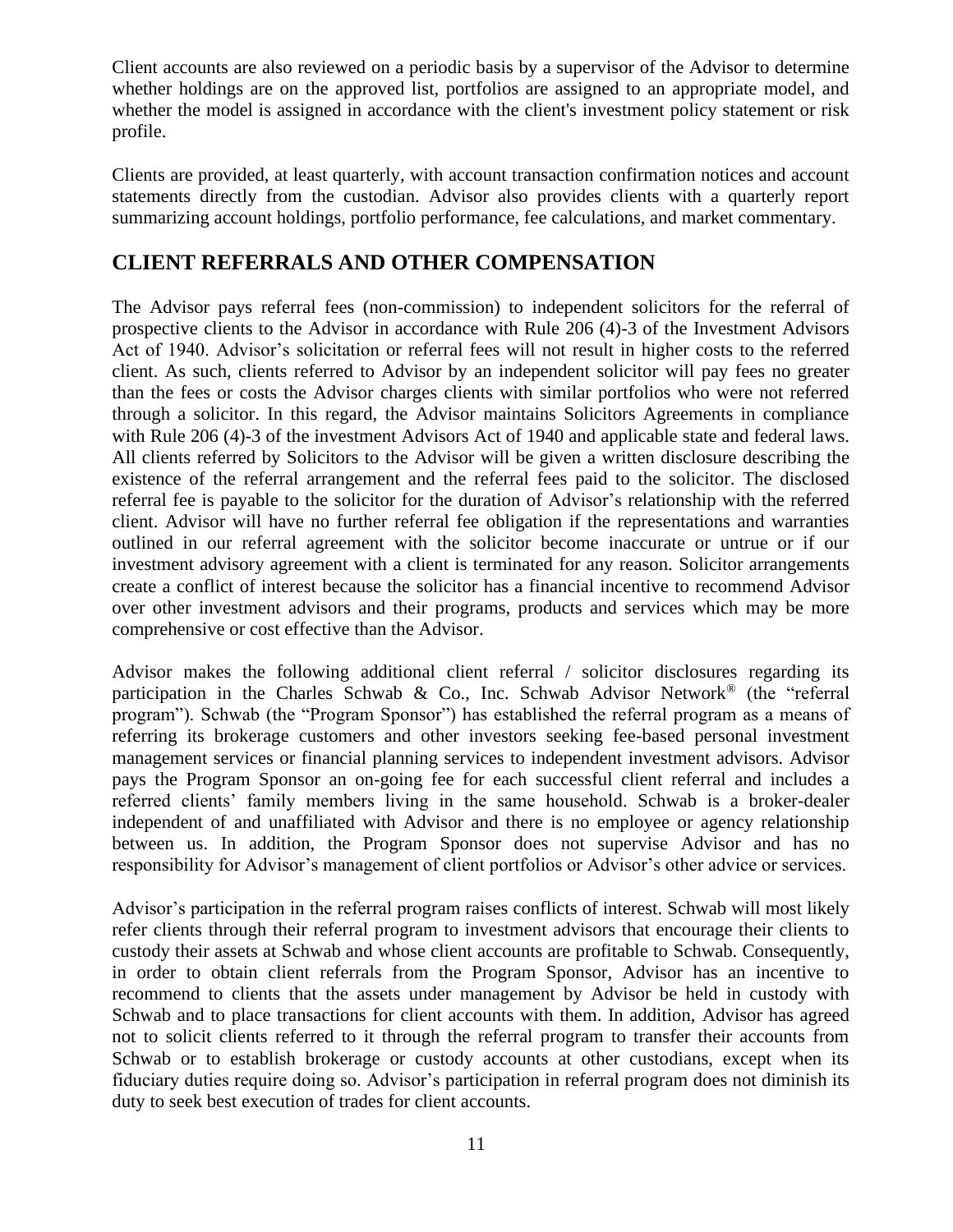Advisor will generally be required to pay Schwab a Transfer Fee if custody of a referred client's account is not maintained by, or assets in the account are transferred from Schwab. This Fee does not apply if the referred client was solely responsible for the decision not to maintain custody at Schwab. The Transfer Fee is a one-time payment equal to a percentage of the assets placed with a custodian other than Schwab. The Transfer Fee will be paid by the Advisor will not result in a referred client paying higher fees or costs charged by the Advisor. The Transfer Fee is higher than the referral fees Advisor typically would pay Schwab in a single year. Thus, Advisor has will have an incentive to recommend that client accounts be held in custody at Schwab.

Information regarding referral fees paid directly or indirectly to Schwab are disclosed to clients referred through the referral program on the Schwab Advisor Network Investor Acknowledgment Form.

Advisor makes the following additional client referral / solicitor disclosures regarding its participation in the TD Ameritrade AdvisorDirect Program (the "referral program"). TD Ameritrade (the "Program Sponsor") has established the referral program as a means of referring its brokerage customers and other investors seeking fee-based personal investment management services or financial planning services to independent investment advisors. Advisor pays TD Ameritrade an on-going fee for each successful client referral. This fee is usually a percentage (not to exceed 25% or 22 basis points, as the case may be) of the Advisory fee that the client pays to Advisor ("Solicitation Fee"). Advisor will also pay TD Ameritrade the Solicitation Fee on any Advisory fees received by Advisor from any of a referred client's family members, including spouse, child or any other immediate family member who resides with the referred client and hired Advisor on the recommendation of such a referred client. In addition to meeting the minimum eligibility criteria for participation in the referral program, Advisor has likely been selected to participate in the referral program based on the amount and profitability, or expected profitability, to the Program Sponsor of the assets in, and trades placed for, client accounts maintained with TD Ameritrade. TD Ameritrade is a broker-dealer independent of and unaffiliated with Advisor and there is no employee or agency relationship between us. In addition, the Program Sponsor does not supervise Advisor and has no responsibility for Advisor's management of client portfolios or Advisor's other advice or services.

Advisor's participation in the referral program raises conflicts of interest. TD Ameritrade will most likely refer clients through its referral program to investment advisors that encourage their clients to custody their assets at TD Ameritrade and whose client accounts are profitable to TD Ameritrade. Consequently, in order to obtain client referrals from the Program Sponsor, Advisor has an incentive to recommend to clients that the assets under management by Advisor be held in custody with TD Ameritrade and to place transactions for client accounts with them. In addition, Advisor has agreed not to solicit clients referred to it through the AdvisorDirect referral program to transfer their accounts from TD Ameritrade or to establish brokerage or custody accounts at other custodians, except when its fiduciary duties require doing so. Advisor's participation in referral programs does not diminish its duty to seek best execution of trades for client accounts.

Information regarding referral fees paid directly or indirectly to TD Ameritrade are discloed to clients referred through the referral program on the TD Ameritrade AdvisorDirect Disclosure and Acknowledgement Form.

Advisor also receives client referrals from lead generation and/or business development firms ("firm"). Generally, these firms have established the referral program as a means of referring visitors to its website and other investors seeking fee-based personal investment management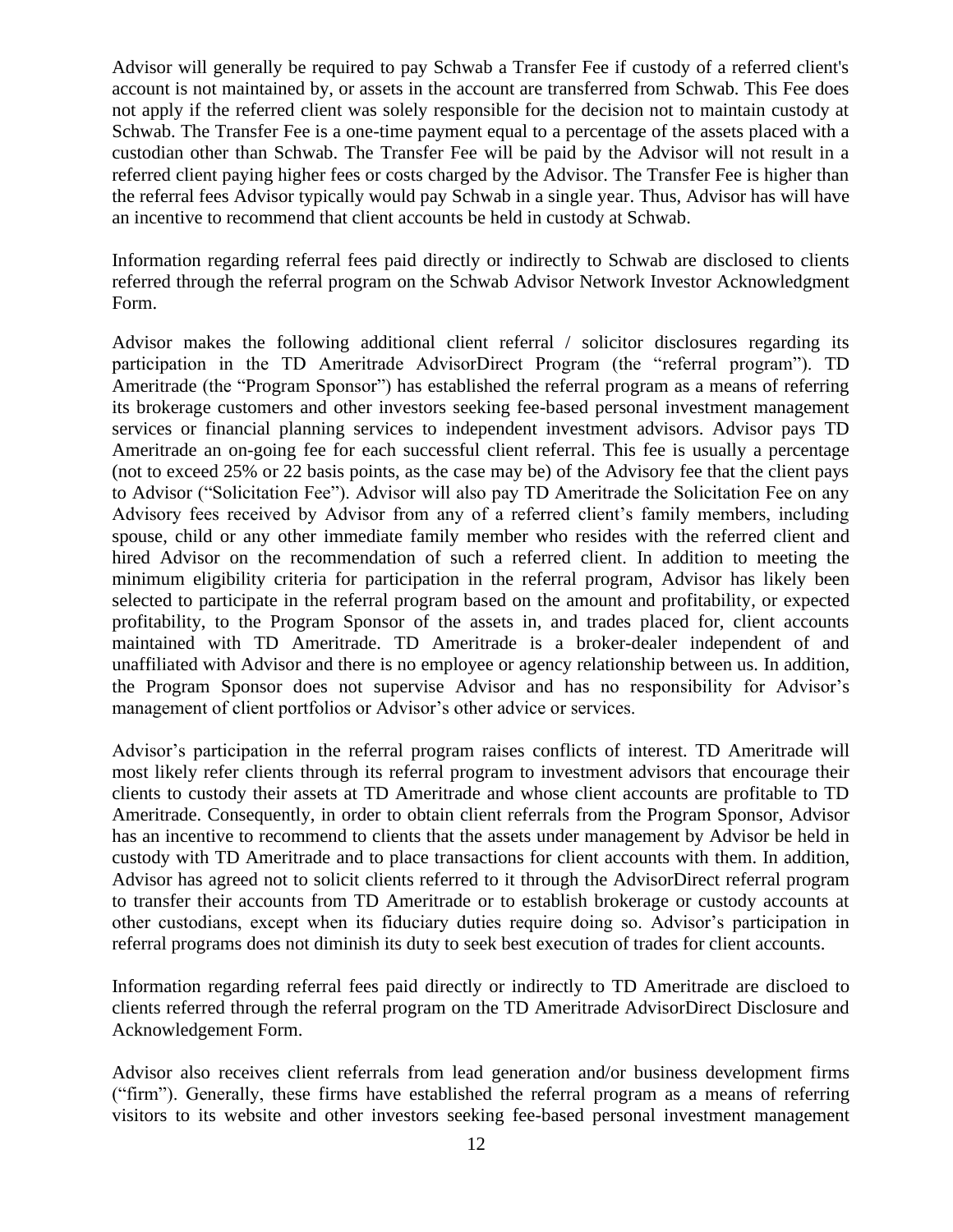services or financial planning services to independent investment advisors. These firms do not supervise Advisor and have no responsibility for Advisor's management of client portfolios or Advisor's other advice or services. Advisor pays these firms a onetime flat fee for each qualifying client referral based on the amount of the referred client's investable assets. Advisor will not charge clients referred through this firm any fees or costs higher than our standard fee schedule or otherwise pass through the cost of the onetime flat fees paid to the firm to any referred clients.

Advisor receives an economic benefit from TD Ameritrade and Schwab in the form of support products and services they make available to Advisor and other independent investment advisors whose clients maintain their accounts at TD Ameritrade and Schwab. You do not pay more for assets maintained at TD Ameritrade or Schwab as a result of these arrangements. However, Advisor benefits from these arrangements because the cost of these services would otherwise be borne directly by Advisor. You should consider these conflicts of interest when selecting a custodian. The products and services provided by TD Ameritrade and Schwab, how they benefit Advisor, and the related conflicts of interest are described above under the section entitled "Brokerage Practices."

## **CUSTODY**

Girard has limited custody of client funds since it debits client accounts to collect fees. While this constitutes "custody" as defined in the Investment Advisors Act, advisors like Girard who have custody for this reason only, are exempt from some additional requirements imposed on advisors who take physical custody of cash or securities from clients. Girard requires that Clients' funds or securities must be retained with a "qualified custodian," currently TD Ameritrade, Inc. or Schwab, who provides at least quarterly statements, either printed or delivered electronically, to Clients. In addition to statements provided by the custodian, Girard provides quarterly statements and commentary to Clients. Clients are encouraged to compare the information provided by Girard with the information provided in statements received from the qualified custodian. In the event of discrepancies or questions, the Client is urged to contact the Advisor.

# <span id="page-12-0"></span>**INVESTMENT DISCRETION**

Girard manages accounts primarily on a discretionary basis with full authority to make purchase and sale decisions for client accounts. This means that Girard is not required to obtain prior approval from a client when effecting account transactions. It is Girard's typical practice to engage in a consultative relationship with clients where investment changes are communicated or discussed. However, individual situations and circumstances will dictate whether such a communication is able to take place prior to placing trades for client accounts. It is important to note that clients will receive statements from the custodian reflecting all account activity. At a Client's request, Girard may also enter into non-discretionary agreements that require Client consultation / approval prior to enacting purchase or sale of securities for the account, but Girard discourages this approach and may elect not to enter into non-discretionary arrangements.

Girard enters into discretionary and non-discretionary agreements with profit sharing plans and serves as a fiduciary alongside the plans' trustees. Girard's Investment Policy Statements/Risk Profile Statement also allow Clients to enumerate any specific exclusions, restrictions or special considerations in managing either discretionary or non-discretionary accounts.